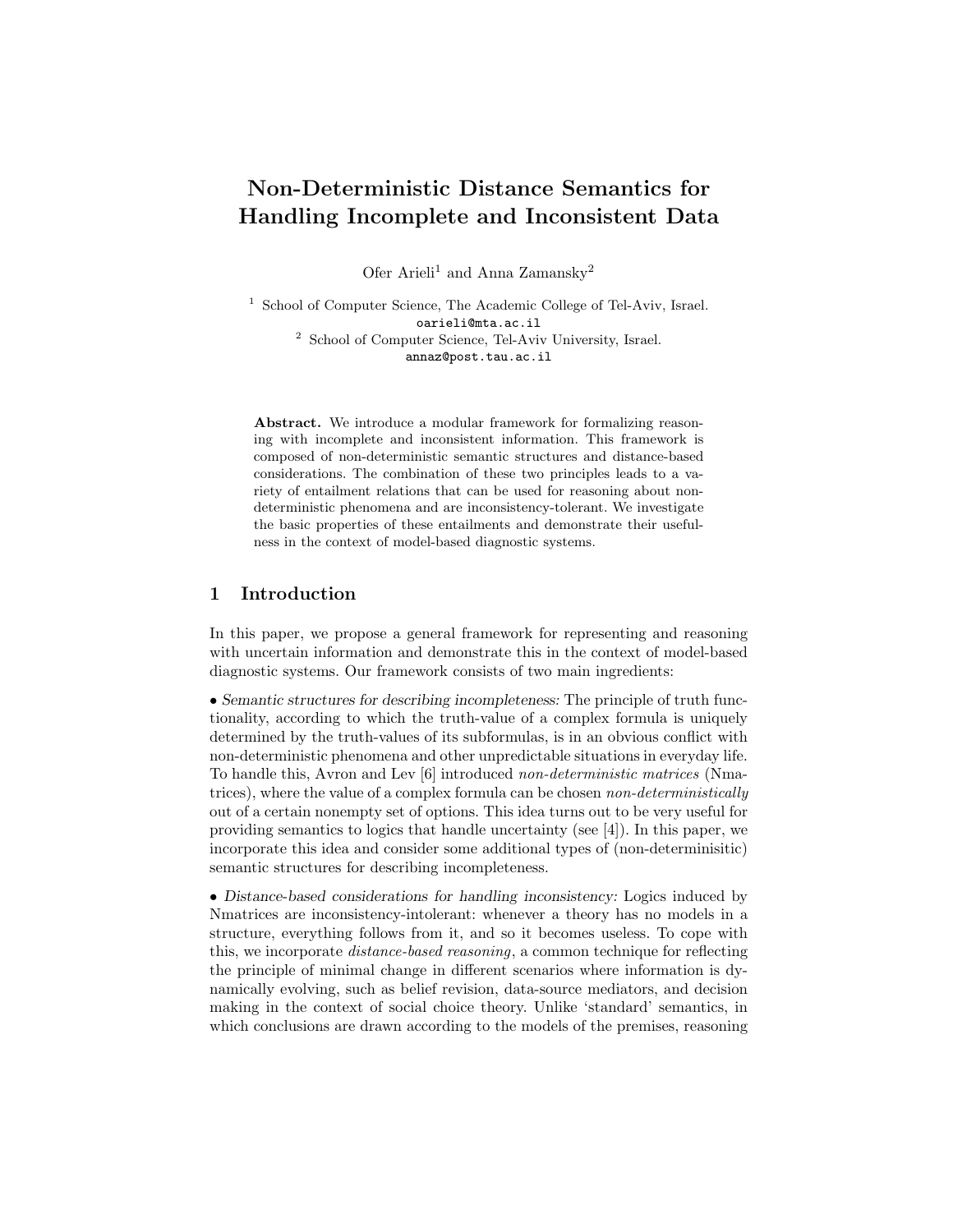in distance-based semantics is based on the valuations that are 'as close as possible' to the premises, according to a pre-defined metric. As this set of valuations is never empty, reasoning with inconsistent set of premises is not trivialized.

Example 1. Consider the circuit that is represented in Figure 1.



Fig. 1. The circuit of Example 1.

Here, partial information (e.g., when it is unknown whether the ?-gate is an AND or an OR gate) may handled by non-deterministic semantics (see Example 7), and conflicting evidences (e.g., that the input line  $in_1$  and the output line out<sub>1</sub> always have opposite values) can be handled by the incorporation of distancebased considerations (see Example 12).

In [2] Nmatrices were first combined with distance considerations and some properties of the resulting framework were investigated. This paper generalizes these results in two aspects: First, we incorporate new types of structures into the framework and study the relations among them. Secondly, we define new methods of constructing distance functions, tailored specifically for non-deterministic semantics, some of them are a conservative extension of well-known distances used in the classical case. The robustness of what is obtained for reasoning with uncertainty is demonstrated in the context of model-based diagnosis.

# 2 Semantic Structures for Incomplete Data

## 2.1 Preliminaries

Below,  $\mathcal L$  denotes a propositional language with a set  $\mathcal W_{\mathcal L} = \{\psi, \phi, \ldots\}$  of wellformed formulas. Atoms =  $\{p, q, r \ldots\}$  are the atomic formulas in  $W_c$ . A theory Γ is a finite set of formulas in  $W_{\mathcal{L}}$ . Atoms(Γ) and SF(Γ) denote, respectively, the atoms appearing in the formulas of  $\Gamma$ , and the subformulas of  $\Gamma$ .

Given a propositional language  $\mathcal{L}$ , a propositional logic is a pair  $\langle \mathcal{L}, \vdash \rangle$ , where  $\vdash$  is a consequence relation for  $\mathcal{L}$ , as defined below:

**Definition 1.** A (Tarskian) consequence relation for  $\mathcal{L}$  is a binary relation  $\vdash$ between sets of formulas in  $W_{\mathcal{L}}$  and formulas in  $W_{\mathcal{L}}$ , satisfying:

Reflexivity: if  $\psi \in \Gamma$  then  $\Gamma \vdash \psi$ . Monotonicity: if  $\Gamma \vdash \psi$  and  $\Gamma \subseteq \Gamma'$ , then  $\Gamma' \vdash \psi$ . Transitivity: if  $\Gamma \vdash \psi$  and  $\Gamma', \psi \vdash \varphi$  then  $\Gamma, \Gamma' \vdash \varphi$ .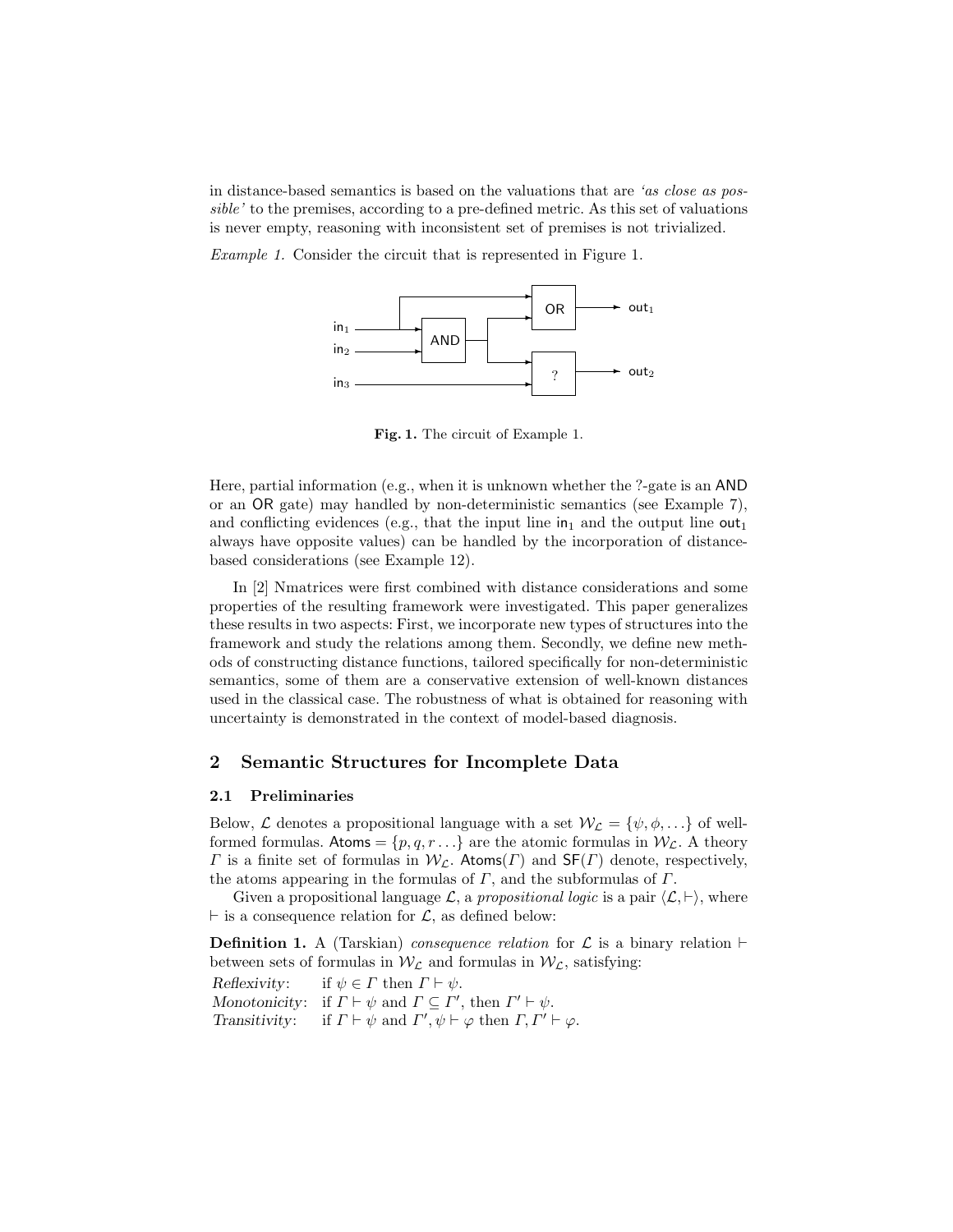## 2.2 Matrices, Nmatrices and Their Families

We start with the simplest semantic structures used for defining logics: many*valued (deterministic) matrices* (see, e.g., [12] and [14]).

**Definition 2.** A (deterministic) matrix for L is a tuple  $\mathcal{M} = \langle \mathcal{V}, \mathcal{D}, \mathcal{O} \rangle$ , where  $V$  is a non-empty set of truth values,  $D$  is a non-empty proper subset of  $V$ , called the *designated* elements of V, and for every *n*-ary connective  $\diamond$  of L, O includes an *n*-ary function  $\widetilde{\diamond}_{\mathcal{M}} : \mathcal{V}^n \to \mathcal{V}$ .

A matrix M induces the usual semantic notions: An  $\mathcal{M}$ -valuation for  $\mathcal{L}$ is a function  $\nu : \mathcal{W}_{\mathcal{L}} \to \mathcal{V}$  such that for each *n*-ary connective  $\diamond$  of  $\mathcal{L}$  and every  $\psi_1, \ldots, \psi_n \in \mathcal{W}_\mathcal{L}, \nu(\diamond(\psi_1, \ldots, \psi_n)) = \widetilde{\diamond}(\nu(\psi_1), \ldots, \nu(\psi_n)).$  We denote by  $\Lambda^s_\mathcal{M}$  the set of all the  $\Lambda$  valuations of  $\mathcal{L}^3$  a valuation  $\mathcal{U} \in \Lambda^s$  is an  $\Lambda$  model of  $\psi$  (or set of all the M-valuations of  $\mathcal{L}^3$  A valuation  $\nu \in \Lambda^s$  is an M-model of  $\psi$  (or M-satisfies  $\psi$ ), if it belongs to  $mod_{\mathcal{M}}^s(\psi) = \{ \nu \in \Lambda_{\mathcal{M}}^s \mid \nu(\psi) \in \mathcal{D} \}$ . A formula  $\psi$  is M-satisfiable if  $mod^s_{\mathcal{M}}(\psi) \neq \emptyset$  and it is an M-tautology if  $mod^s_{\mathcal{M}}(\psi) = \Lambda^s_{\mathcal{M}}$ . The M-models of a theory  $\Gamma$  are the elements of the set  $mod_{\mathcal{M}}^s(\Gamma) = \cap_{\psi \in \Gamma} mod_{\mathcal{M}}^s(\psi)$ .

**Definition 3.** The relation  $\vdash^s_{\mathcal{M}}$  that is induced by a matrix  $\mathcal{M}$  is defined for every theory  $\Gamma$  and formula  $\psi \in \mathcal{W}_\mathcal{L}$  by  $\Gamma \vdash^{\mathbf{s}}_{\mathcal{M}} \psi$  if  $mod^{\mathbf{s}}_{\mathcal{M}}(\Gamma) \subseteq mod^{\mathbf{s}}_{\mathcal{M}}(\psi)$ .

It is well-known that  $\vdash^{\mathbf{s}}_{\mathcal{M}}$  is a consequence relation in the sense of Definition 1.

Deterministic matrices do not always faithfully represent incompleteness. This brings us to the second type of structures, called non-deterministic matrices, where the truth-value of a complex formula is chosen non-deterministically out of a set of options.

**Definition 4.** [6] A non-deterministic matrix (Nmatrix) for  $\mathcal{L}$  is a tuple  $\mathcal{N} =$  $\langle V, \mathcal{D}, \mathcal{O} \rangle$ , where V is a non-empty set of truth values,  $\mathcal{D}$  is a non-empty proper subset of V, and for every *n*-ary connective  $\diamond$  of L, O includes an *n*-ary function  $\widetilde{\diamond}_{\mathcal{N}}:\mathcal{V}^n\to 2^{\mathcal{V}}\setminus\{\emptyset\}.$ 

*Example 2.* Consider an AND-gate,  $\diamond_1$ , that operates correctly when its inputs have the same value and is unpredictable otherwise, and another gate,  $\diamond_2$ , that operates correctly, but it is not known whether its is an OR or a XOR gate. These gates may described by the following non-deterministic truth-tables:

| $\{t\}$ $\{t,f\}$    |  | $\{t,f\}$   $\cdot$ | {t∤ |
|----------------------|--|---------------------|-----|
| $\{t, f\}$   $\{f\}$ |  | $\{t\}$             |     |

Non-determinism can be incorporated into the truth-tables of the connectives by either a dynamic [6] or a static [5] approach, as defined below.

**Definition 5.** Let  $\mathcal N$  be an Nmatrix for  $\mathcal L$ .

<sup>3</sup> The 's', standing for 'static' semantics, is for uniformity with later notations.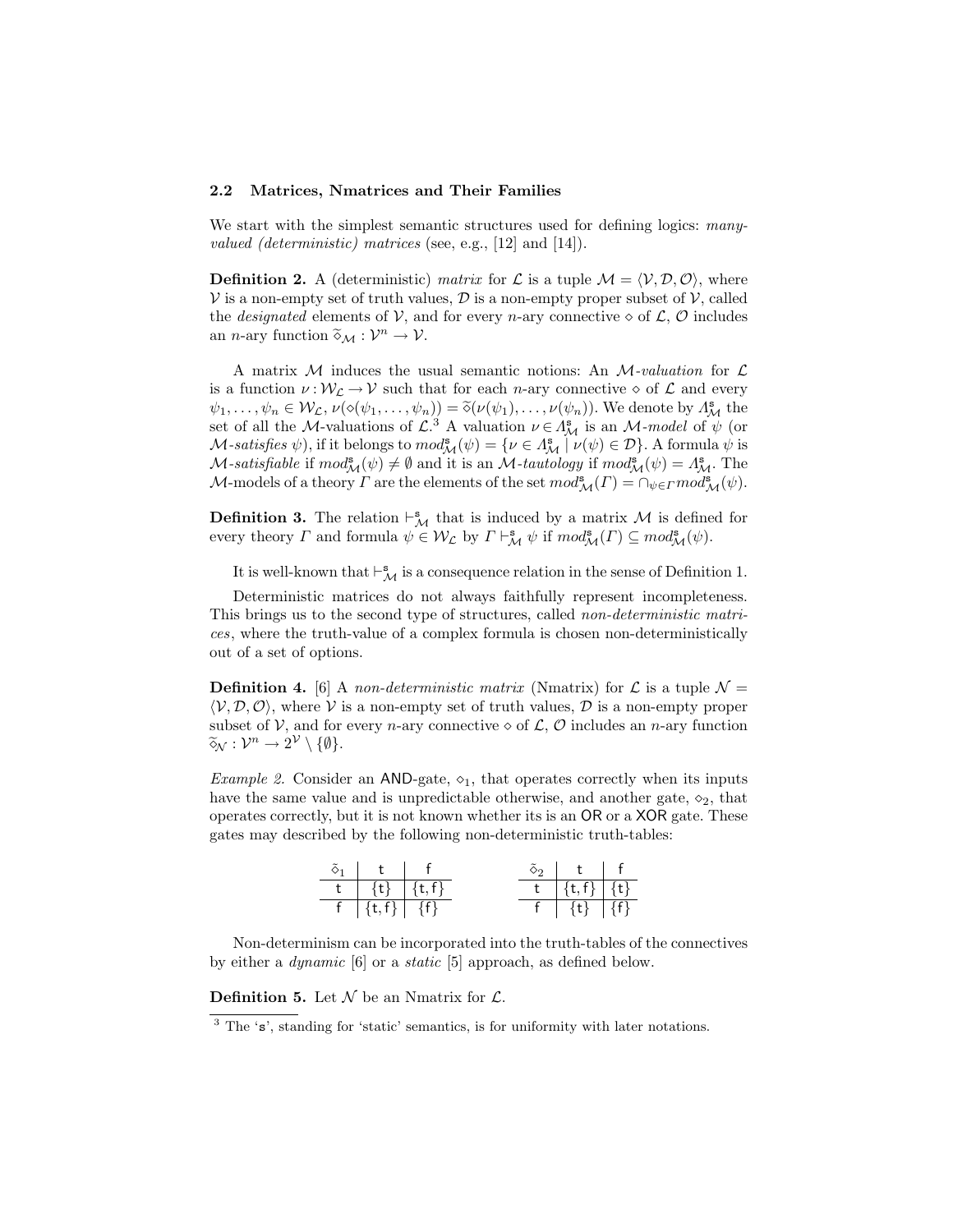– A dynamic N-valuation is a function  $\nu : \mathcal{W}_{\mathcal{L}} \to \mathcal{V}$  that satisfies the following condition for every *n*-ary connective  $\diamond$  of  $\mathcal L$  and every  $\psi_1, \ldots, \psi_n \in \mathcal W_{\mathcal L}$ :

$$
\nu(\diamond(\psi_1,\ldots,\psi_n))\in\widetilde{\diamond}_{\mathcal{N}}(\nu(\psi_1),\ldots,\nu(\psi_n)).\tag{1}
$$

– A static N-valuation is a function  $\nu : \mathcal{W}_{\mathcal{L}} \to \mathcal{V}$  that satisfies condition (1) and the following compositionality principle: for every *n*-ary connective  $\diamond$  of  $\mathcal L$  and every  $\psi_1, \ldots, \psi_n, \phi_1, \ldots, \phi_n \in \mathcal W_{\mathcal L}$ ,

if 
$$
\forall 1 \leq i \leq n \nu(\psi_i) = \nu(\phi_i)
$$
, then  $\nu(\diamond(\psi_1, \dots, \psi_n)) = \nu(\diamond(\phi_1, \dots, \phi_n))$ . (2)

We denote by  $\Lambda_N^d$  the space of the dynamic  $\mathcal N$ -valuations and by  $\Lambda_N^s$  the static  $\mathcal{N}\text{-valuations. Clearly, } \Lambda^{\mathbf{s}}_{\mathcal{N}} \subseteq \Lambda^{\mathbf{d}}_{\mathcal{N}}.$ 

In both of the semantics considered above, the truth-value  $\nu(\diamond(\psi_1,\ldots,\psi_n))$ assigned to the formula  $\diamond(\psi_1,\ldots,\psi_n)$  is selected non-deterministically from a set of possible truth-values  $\tilde{\diamond}(\nu(\psi_1), \ldots, \nu(\psi_n))$ . In the dynamic approach this selection is made separately, independently for each tuple  $\langle \psi_1, \ldots, \psi_n \rangle$ , and  $\nu(\psi_1), \ldots, \nu(\psi_n)$  do not uniquely determine  $\nu(\diamond(\psi_1, \ldots, \psi_n))$ . In the static semantics this choice is made globally, and so the interpretation of  $\diamond$  is a function.

*Note 1.* In ordinary (deterministic) matrices each  $\tilde{\diamond}$  is a function having singleton values only (thus it can be treated as a function  $\tilde{\diamond}: \mathcal{V}^n \to \mathcal{V}$ ). In this case the sets of static and dynamic valuations coincide, as we have full determinism.

Example 3. Consider the circuit of Figure 2.



Fig. 2. A circuit of Example 3.

If both of the  $\circ$  components implement the same Boolean function, which is unknown to the reasoner, the static approach would be more appropriate. In this case, for instance, whenever the inputs of these components are the same (that is,  $in_1 = in_3$  and  $in_2 = in_4$ ), the outputs will be the same as well, and so the output line (out) of the circuit will be turned off.

If, in addition, each one of these components has its own unpredictable behaviour, the dynamic semantics would be more appropriate. In this case, for instance, the outputs of the  $\infty$ -components need not be the same for the same inputs, and so the value of the circuit's output line cannot be predicted either.<sup>4</sup>

<sup>&</sup>lt;sup>4</sup> Also, in Example 2, the situation represented by  $\tilde{\diamond}_1$  is more suitable for dynamic semantics, while the one represented by  $\tilde{\diamond}_2$  is more adequate for the static semantics.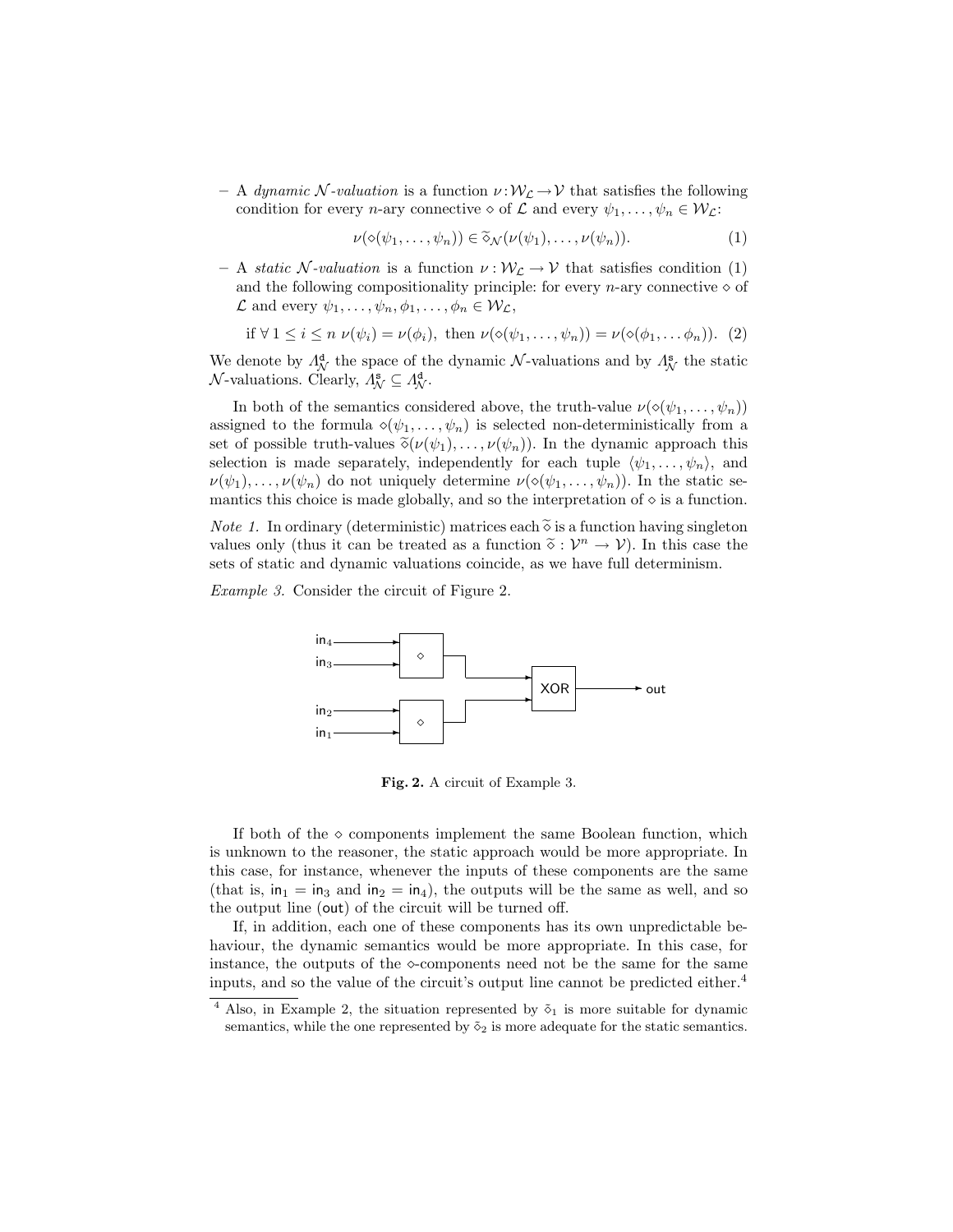**Definition 6.** Let  $\mathcal N$  be an Nmatrix for  $\mathcal L$ .

- The dynamic models of  $\psi$  and  $\Gamma$  are defined, respectively, by:  $mod_{\mathcal{N}}^{\mathbf{d}}(\psi) = \{ \nu \in \Lambda_{\mathcal{N}}^{\mathbf{d}} \mid \nu(\psi) \in \mathcal{D} \}$  and  $mod_{\mathcal{N}}^{\mathbf{d}}(\Gamma) = \cap_{\psi \in \Gamma} mod_{\mathcal{N}}^{\mathbf{d}}(\psi)$ .
- The consequence relation induced by the dynamic semantics of  $\mathcal N$  is  $\Gamma \vdash_{\mathcal{N}}^{\mathbf{d}} \psi$  if  $mod_{\mathcal{N}}^{\mathbf{d}}(\Gamma) \subseteq mod_{\mathcal{N}}^{\mathbf{d}}(\psi)$ .
- The corresponding definitions for the static semantics are defined similarly, replacing d in the previous items by s.

Again, it is easily verified that  $\vdash_{\mathcal{N}}^{\mathbf{d}}$  and  $\vdash_{\mathcal{N}}^{\mathbf{s}}$  are consequence relations for  $\mathcal{L}$ .

*Note 2.* It is important to observe that by Note 1, if  $N$  is a deterministic Nmatrix and M is its corresponding (standard) matrix, it holds that  $\vdash_N^d = \vdash_N^s = \vdash_N^s$ .

Example 4. Consider again the circuit of Figure 2. The theory below represents this circuit and the assumption that both of the  $\Diamond$ -gates have the same input:

 $\Gamma=\left\{\, \mathsf{out}\leftrightarrow(\mathsf{in}_1\diamond\mathsf{in}_2)\oplus(\mathsf{in}_3\diamond\mathsf{in}_4),\;\mathsf{in}_1\leftrightarrow\mathsf{in}_3,\;\mathsf{in}_2\leftrightarrow\mathsf{in}_4\,\right\}.$ 

Suppose now that N is a two-valued non-deterministic matrix in which  $\leftrightarrow$  and  $\oplus$ have the standard interpretations for double-arrow and xor, and  $\diamond$  has the truthtable of  $\diamond_2$  in Example 2. Denote by **t** and **f** the propositional constants that are always assigned the truth-values t and f, respectively. Then  $\Gamma \vdash_N^s \text{out} \leftrightarrow \text{f}$ , while  $\Gamma \not\vdash_{\mathcal{N}}^{\mathbf{d}}$  out  $\leftrightarrow$  f (consider a valuation  $\nu \in \Lambda^{\mathbf{d}}_{\mathcal{N}}$  such that  $\nu(\text{out}) = \nu(\text{in}_i) = \text{t}$ for  $1 \leq i \leq 4$ , and  $\nu(\text{in}_1 \diamond \text{in}_2) = \text{t}$  but  $\nu(\text{in}_3 \diamond \text{in}_4) = \text{f}$ ; see also Example 3).

A natural question to ask at this stage is whether logics induced by nondeterministic matrices are representable by (finite) deterministic matrices. The answer is negative for dynamic semantics (Proposition 1) and is positive for static semantics (Proposition 2). To show this, we use yet another type of semantic structures, which is a simplification of the notion of a family of matrices of [14].

**Definition 7.** A family of matrices is a finite set of deterministic matrices  $\mathcal{F} =$  $\{\mathcal{M}_1, \ldots, \mathcal{M}_k\},\$  where  $\mathcal{M}_i = \langle \mathcal{V}, \mathcal{D}, \mathcal{O}_i \rangle$  for all  $1 \leq i \leq k$ . An *F*-valuation is any  $\mathcal{M}_i$ -valuation for  $i \in \{1, ..., k\}$ . We denote  $\Lambda_{\mathcal{F}}^{\mathbf{s}} = \cup_{1 \leq i \leq k} \Lambda_{\mathcal{M}_i}^{\mathbf{s}}$ . The relation  $\vdash_{\mathcal{F}}^{\mathbf{s}}$ that is induced by  $\mathcal F$  is defined by:  $\Gamma \vdash_{\mathcal F}^s \psi$  if  $\Gamma \vdash_M^s \psi$  for every  $\mathcal M \in \mathcal F$ .

Example 5. The circuit of Figure 1 may be represented as follows:

 $\Gamma = \{ \text{out}_1 \leftrightarrow (\text{in}_1 \wedge \text{in}_2) \vee \text{in}_1, \text{ out}_2 \leftrightarrow (\text{in}_1 \wedge \text{in}_2) \diamond \text{in}_3 \}.$ 

Suppose that the connectives in  $\Gamma$  are interpreted by a family  $\mathcal F$  of matrices with the standard meanings of  $\land$ ,  $\lor$ , and  $\leftrightarrow$ , and the following interpretations for  $\diamond$ :

| $\delta_1$ t f |                 | $\tilde{\diamond}_2$   t   f |                   |  | $\tilde{\diamond}_3$   t   f |                 |  | $\delta_4$ t f |                   |  |
|----------------|-----------------|------------------------------|-------------------|--|------------------------------|-----------------|--|----------------|-------------------|--|
|                | $t$   $t$   $t$ |                              | $t \mid t \mid f$ |  |                              | $t$   $t$   $t$ |  |                | $t \mid t \mid f$ |  |
| f   t   f      |                 | f   f   f                    |                   |  | f   f   f                    |                 |  | f   t   f      |                   |  |

In this case we have, for instance, that  $\Gamma \vdash_{\mathcal{F}}^s \text{out}_1 \leftrightarrow \text{in}_1$ , but  $\Gamma \not\vdash_{\mathcal{F}}^s \text{out}_2 \leftrightarrow \text{in}_2$ (a counter-model assigns f to  $in_2$ , t to  $in_3$ , t to out<sub>2</sub>, and interprets  $\diamond$  by  $\tilde{\diamond}_1$ ).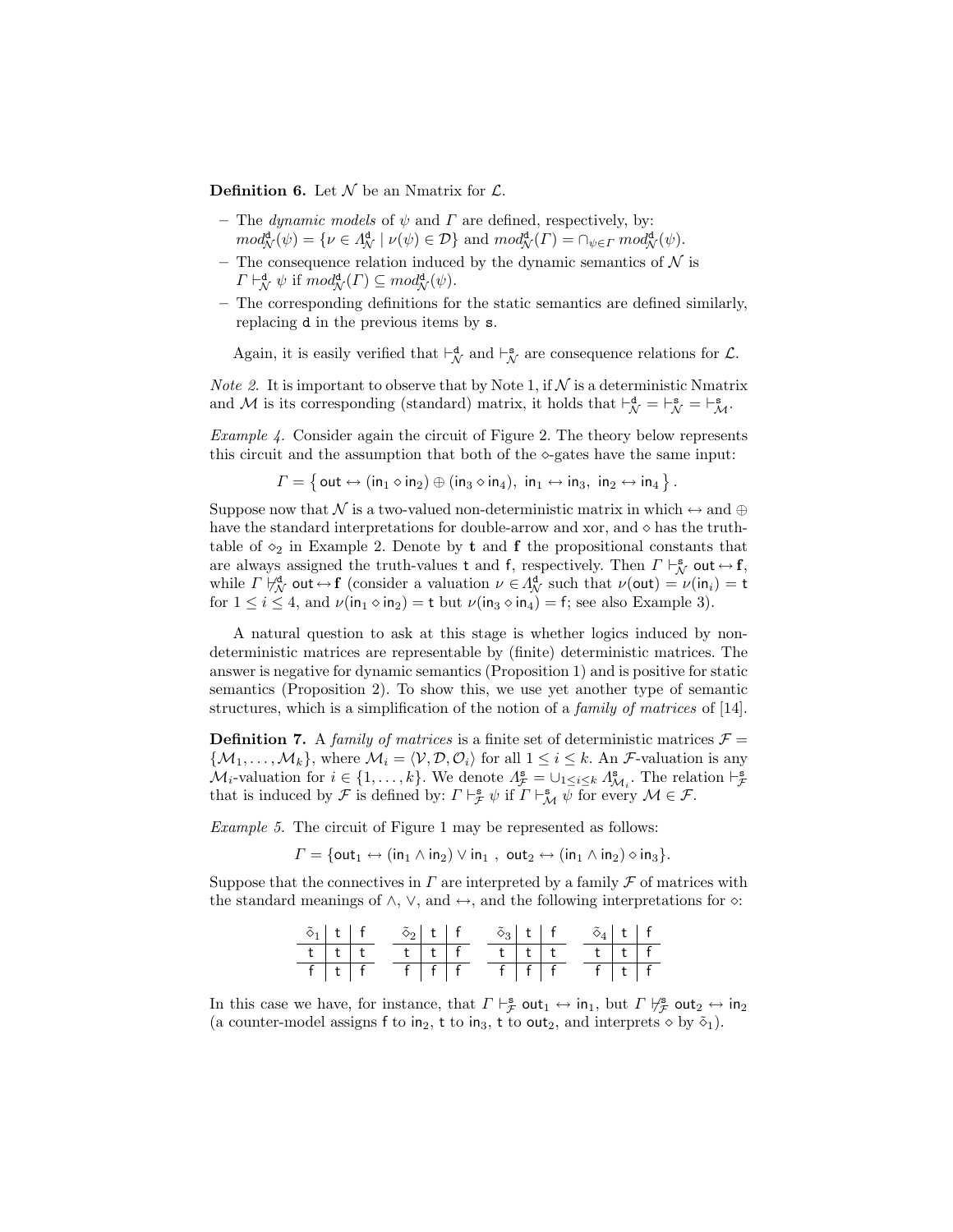**Lemma 1.** For a family  $\mathcal F$  of matrices, denote  $mod_{\mathcal F}^{\mathbf s}(\psi) = {\psi \in A_{\mathcal F}^{\mathbf s} \mid \nu(\psi) \in \mathcal D}$ and  $mod_{\mathcal{F}}^{\mathbf{s}}(\Gamma) = \bigcap_{\psi \in \Gamma} mod_{\mathcal{F}}^{\mathbf{s}}(\psi)$ . Then  $\Gamma \vdash_{\mathcal{F}}^{\mathbf{s}} \psi$  iff  $mod_{\mathcal{F}}^{\mathbf{s}}(\Gamma) \subseteq mod_{\mathcal{F}}^{\mathbf{s}}(\psi)$ . <sup>5</sup>

**Corollary 1.** For a family  $\mathcal F$  of matrices,  $\vdash_{\mathcal F}^s$  is a consequence relation for  $\mathcal L$ .

The next proposition, generalizing [6, Theorem 3.4], shows that dynamic Nmatrices characterize logics that are not characterizable by ordinary matrices.

**Proposition 1.** Let  $N$  be a two-valued Nmatrix with at least one proper nondeterministic operation. Then there is no family of matrices  $\mathcal F$  such that  $\vdash^{\mathtt{d}}_{\mathcal N}=\vdash^{\mathtt{s}}_{\mathcal F}.$ 

In static semantics the situation is different, as reasoning with  $\vdash_N^s$  can be simulated by a family of ordinary matrices. To show this, we need the following:

**Definition 8.** [4] Let  $\mathcal{N}_1 = \langle \mathcal{V}_1, \mathcal{D}_1, \mathcal{O}_1 \rangle$  and  $\mathcal{N}_2 = \langle \mathcal{V}_2, \mathcal{D}_2, \mathcal{O}_2 \rangle$  be Nmatrices for L.  $\mathcal{N}_1$  is called a *simple refinement* of  $\mathcal{N}_2$  if  $\mathcal{V}_1 = \mathcal{V}_2$ ,  $\mathcal{D}_1 = \mathcal{D}_2$ , and  $\tilde{\diamond}_{\mathcal{N}_1}(\overline{x}) \subseteq$  $\tilde{\diamond}_{\mathcal{N}_2}(\overline{x})$  for every *n*-ary connective  $\diamond$  of  $\mathcal L$  and every tuple  $\overline{x} \in \mathcal V^n$ .

Intuitively, an Nmatrix refines another Nmatrix if the former is more restricted than the latter in the non-deterministic choices of its operators.

**Definition 9.** For an Nmatrix N, the family of matrices  $\forall$  is the set of all the deterministic matrices that are simple refinements of  $N$ . A family of matrices  $\mathcal F$ for  $\mathcal L$  is called *Cartesian*, if there is some Nmatrix  $\mathcal N$  for  $\mathcal L$ , such that  $\mathcal F = \forall \mathcal N$ .

*Example 6.* Consider the Nmatrix  $\mathcal N$  for describing  $\diamond_1$  in Example 2. Then  $\mathcal W$ is the (Cartesian) family of the four deterministic matrices in Example 5.

**Proposition 2.** For every Nmatrix N it holds that  $\vdash_{\mathcal{N}}^{\mathbf{s}} = \vdash_{\Leftrightarrow \mathcal{N}}^{\mathbf{s}}$ .

Proposition 2 shows that Nmatrices are representable by Cartesian families of deterministic matrices. Yet, there are useful families that are not Cartesian:

*Example 7.* Suppose that a gate  $\diamond$  is either an AND or an OR gate, but it is not known which one. This situation *cannot* be represented by truth table of  $\tilde{\delta}_1$  in Example 2, as in both static and dynamic semantics the two choices for  $\tilde{\diamond}_1(t,f)$ are completely independent of the choices for  $\tilde{\diamond}_1(f,t)$ . What we need is a more precise representation that makes choices between two deterministic matrices, each one of which represents a possible behaviour of the unknown gate. Thus, among the four matrices of Example 5, only the first *two* faithfully describe  $\infty$ :

$$
\mathcal{F} \ = \ \left\{ \begin{array}{c|c} \tilde{\diamond}_1 \ \ \text{t} \ \ \text{t} \\ \hline \ \text{t} \ \ \text{t} \ \ \text{t} \\ \hline \ \text{f} \ \ \text{t} \ \ \text{f} \end{array} \right. , \ \ \begin{array}{c} \tilde{\diamond}_2 \ \ \text{t} \ \ \text{f} \\ \hline \ \text{t} \ \ \text{t} \ \ \text{f} \\ \end{array} \right\}
$$

We now combine the concepts of Nmatrices and of their families.

<sup>5</sup> Due to a lack of space proofs are omitted. For full proofs see the longer version of the paper in http://www2.mta.ac.il/∼oarieli/, or ask the first author.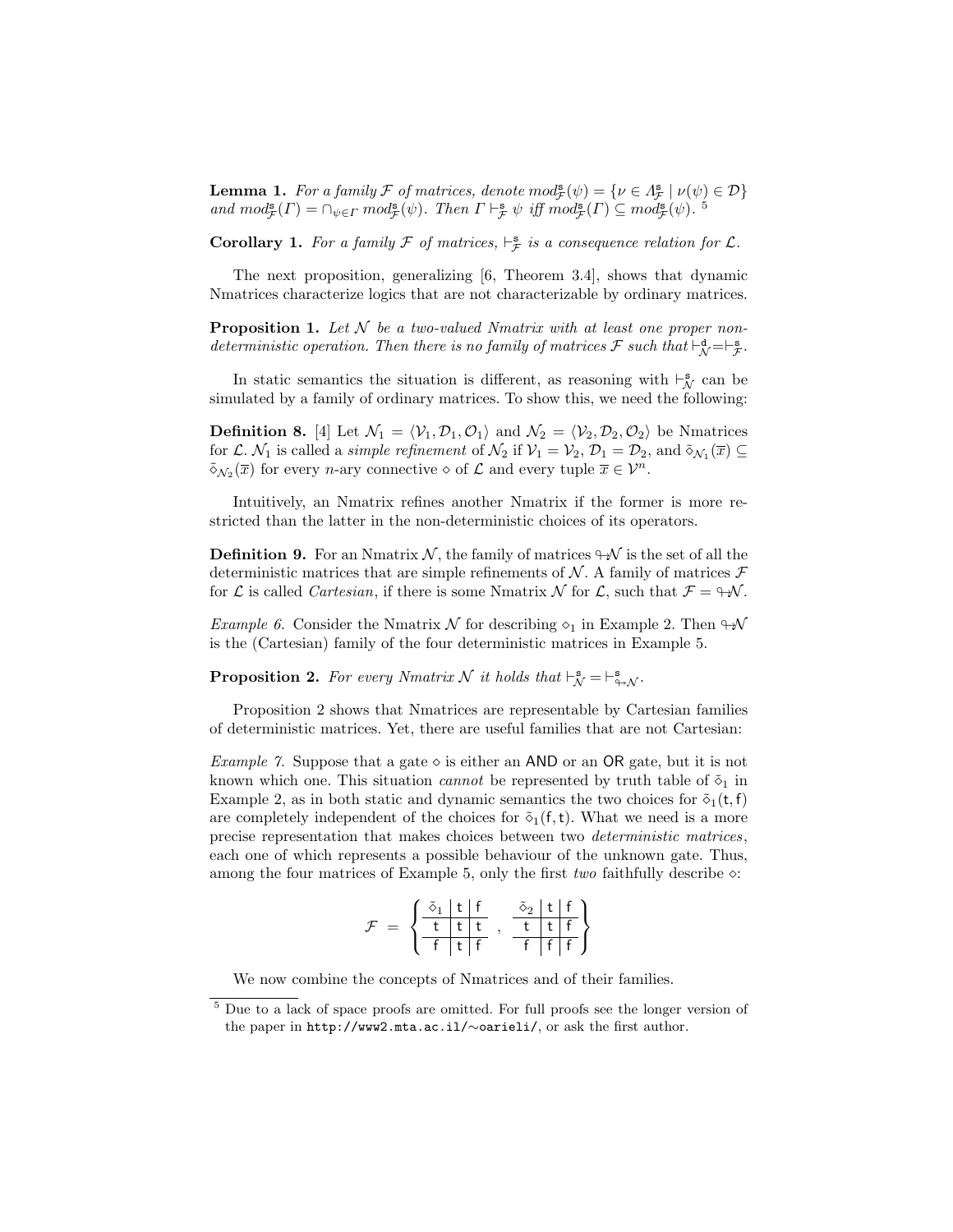**Definition 10.** A family of Nmatrices is a finite set  $\mathcal{G} = \{N_1, \ldots, N_k\}$  of Nmatrices, where  $\mathcal{N}_i = \langle \mathcal{V}, \mathcal{D}, \mathcal{O}_i \rangle$  for all  $1 \leq i \leq k$ .<sup>6</sup> A G-valuation is any  $\mathcal{N}_i$ valuation for  $i \in \{1, ..., k\}$ . For  $\mathbf{x} \in \{\mathbf{d}, \mathbf{s}\}\)$ , we denote  $\Lambda_{\mathcal{G}}^{\mathbf{x}} = \cup_{1 \leq i \leq n} \Lambda_{\mathcal{N}_i}^{\mathbf{x}}$ , and define:  $\Gamma \vdash_{\mathcal{G}}^{\mathbf{x}} \psi$  if  $\Gamma \vdash_{\mathcal{N}}^{\mathbf{x}} \psi$  for every  $\mathcal{N} \in \mathcal{G}$ .

**Lemma 2.** Let  $\mathcal{G} = \{N_1, \ldots, N_k\}$  be a family of Nmatrices. For  $\mathbf{x} \in \{\texttt{d}, \texttt{s}\},\$ denote  $mod_{\mathcal{G}}^{\mathbf{x}}(\psi) = \{ \nu \in \Lambda_{\mathcal{G}}^{\mathbf{x}} \mid \nu(\psi) \in \mathcal{D} \}$  and  $mod_{\mathcal{G}}^{\mathbf{x}}(\Gamma) = \cap_{\psi \in \Gamma} mod_{\mathcal{G}}^{\mathbf{x}}(\psi)$ . Then  $\Gamma \vdash^{\mathbf{x}}_{\mathcal{G}} \psi \text{ iff } mod_{\mathcal{G}}^{\mathbf{x}}(\Gamma) \subseteq mod_{\mathcal{G}}^{\mathbf{x}}(\psi).$ 

**Corollary 2.** Both of  $\vdash^{\mathbf{d}}_{\mathcal{G}}$  and  $\vdash^{\mathbf{s}}_{\mathcal{G}}$  are consequence relations for  $\mathcal{L}$ .

Concerning the simulation of  $\vdash_{\mathcal{G}}^{\mathbf{x}}$  by other consequence relations, note that:

(a) In the dynamic case we have already seen that even logics induced by a single Nmatrix cannot be simulated by a family of ordinary matrices.

(b) In the static case, logics induced by a family of Nmatrices can be simulated using a family of ordinary matrices:

**Proposition 3.** For every family of Nmatrices  $\mathcal G$  there is a family of matrices  $\mathcal F$  such that  $\vdash_{\mathcal G}^{\mathbf{s}} = \vdash_{\mathcal F}^{\mathbf{s}}$ .

## 2.3 Hierarchy of the Two-Valued Semantic Structures

In the rest of the paper we focus on the two-valued case, using a language  $\mathcal L$  that includes the propositional constants  $t$  and  $f$ . We shall also use a meta-variable  $\mathfrak{M}$ that ranges over the two-valued structures defined above, and the metavariable x that ranges over {s, d}, denoting the restriction on valuations. Accordingly,  $\Lambda_{\mathfrak{M}}^{\mathbf{x}}$  and  $mod_{\mathfrak{M}}^{\mathbf{x}}(\psi)$  denote, respectively, the relevant space of valuations and the models of  $\psi$ . The following conventions will be useful in what follows:

- An M-logic is a logic that is induced by a (standard) two-valued matrix. The class of M-logics is denoted by M.
- An SN-logic (resp., a DN-logic) is a logic based on a static (resp., a dynamic) two-valued Nmatrix. The class of SN-logics (DN-logics) is denoted SN (DN).
- An F-logic is a logic that is induced by a family of two-valued matrices. The corresponding class of F-logics is denoted by F.
- An SG-logic (DG-logic) is a logic based on a family of static (dynamic) twovalued Nmatrices. The class of SG-logics (DG-logics) is denoted SG (DG).

For relating the classes of logics above, we need the following proposition.

**Proposition 4.** Let  $\mathcal F$  be a family of matrices for  $\mathcal L$  with standard negation and conjunction. Then  $\mathbf{L} = \langle \mathcal{L}, \vdash_{\mathcal{F}}^s \rangle$  is an SN-logic iff  $\mathcal F$  is Cartesian.

*Example 8.* The family of matrices  $\mathcal F$  in Example 7 (enriched with classical negation and conjunction) is not Cartesian and so, by Propositions 1 and 4, it is not representable by a (finite) non-deterministic matrix.

**Theorem 1.** In the notations above, we have that: (a)  $M = DN \cap SN$ , (b)  $SN \subsetneq$ **F**, (c) **F**  $\not\subset$  **DN**, (d) **SG** = **F**, and (e) **DN**  $\subset$  **DG** 

A graphic representation of Theorem 1 is given in Figure 3.

 $\frac{6}{6}$  To the best of our knowledge, these structures have not been considered yet.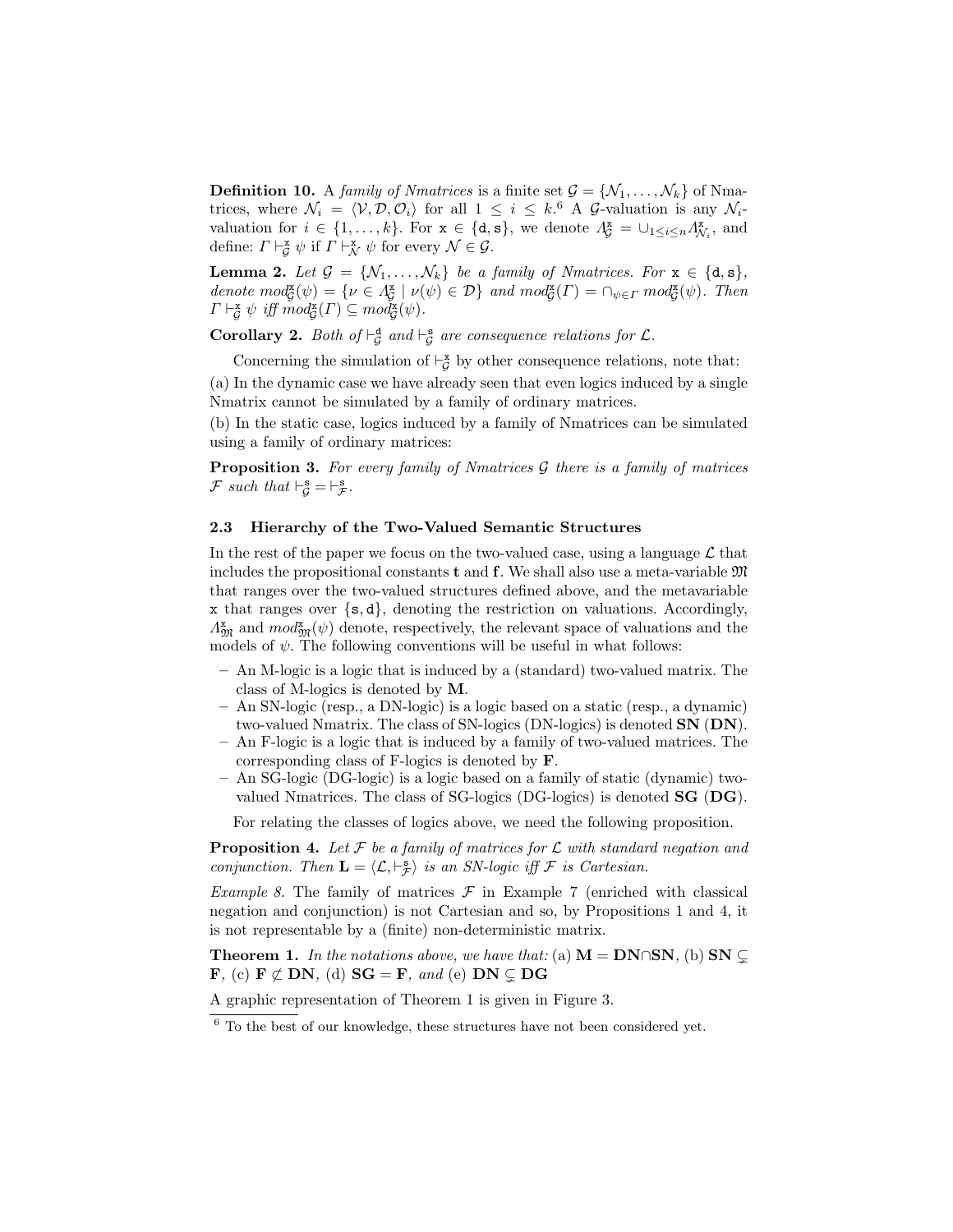

Fig. 3. Relations among the different classes of logics

## 3 Distance Semantics for Inconsistent Data

A major drawback of the logics considered above is that they do not tolerate inconsistency properly. Indeed, if  $\Gamma$  is not  $\mathfrak{M}$ -consistent, then  $\Gamma \vdash_{\mathfrak{M}}^{\mathbf{x}} \psi$  for every  $\psi$ . To overcome this, we incorporate distance-based considerations. The idea is simply to define a distance-like measurement between valuations and theories, and for drawing conclusions, to consider the valuations that are 'closest' to the premises. This intuition is formalized in [2] for deterministic matrices and for Nmatrices under two-valued dynamic semantics only. It can also be viewed as a kind of a preferential semantics [13]. Below, we extend this method to all the semantic structures of Section 2. We also introduce a new method for constructing distances, which allows us to define a wide range of distance-based entailments.

## 3.1 Distances Between Valuations

**Definition 11.** A *pseudo-distance* on a set S is a total function  $d : S \times S \to \mathbb{R}^+$ that is symmetric  $(\forall \nu, \mu \in S \ d(\nu, \mu) = d(\mu, \nu))$  and preserves identity  $(\forall \nu, \mu \in S \ d(\nu, \mu))$  $S d(\nu, \mu) = 0$  iff  $\nu = \mu$ ). A pseudo-distance d is a distance (metric) on S if it also satisfies the has the triangular inequality  $(\forall \nu, \mu, \sigma \in S \, d(\nu, \sigma) \leq d(\nu, \mu) + d(\mu, \sigma))$ .

Example 9. The following functions are two common distances on the space of the two-valued valuations.

- The drastic distance:  $d_U(\nu, \mu) = 0$  if  $\nu = \mu$ , otherwise  $d_U(\nu, \mu) = 1$ .
- The Hamming distance:  $d_H(\nu,\mu) = |\{p \in \text{Atoms} \mid \nu(p) \neq \mu(p)\}|^2$

These distances can be applied on any space of static valuations (see also Note 3 below).

<sup>7</sup> Note that this definition assumes a finite number of atomic formulas in the language.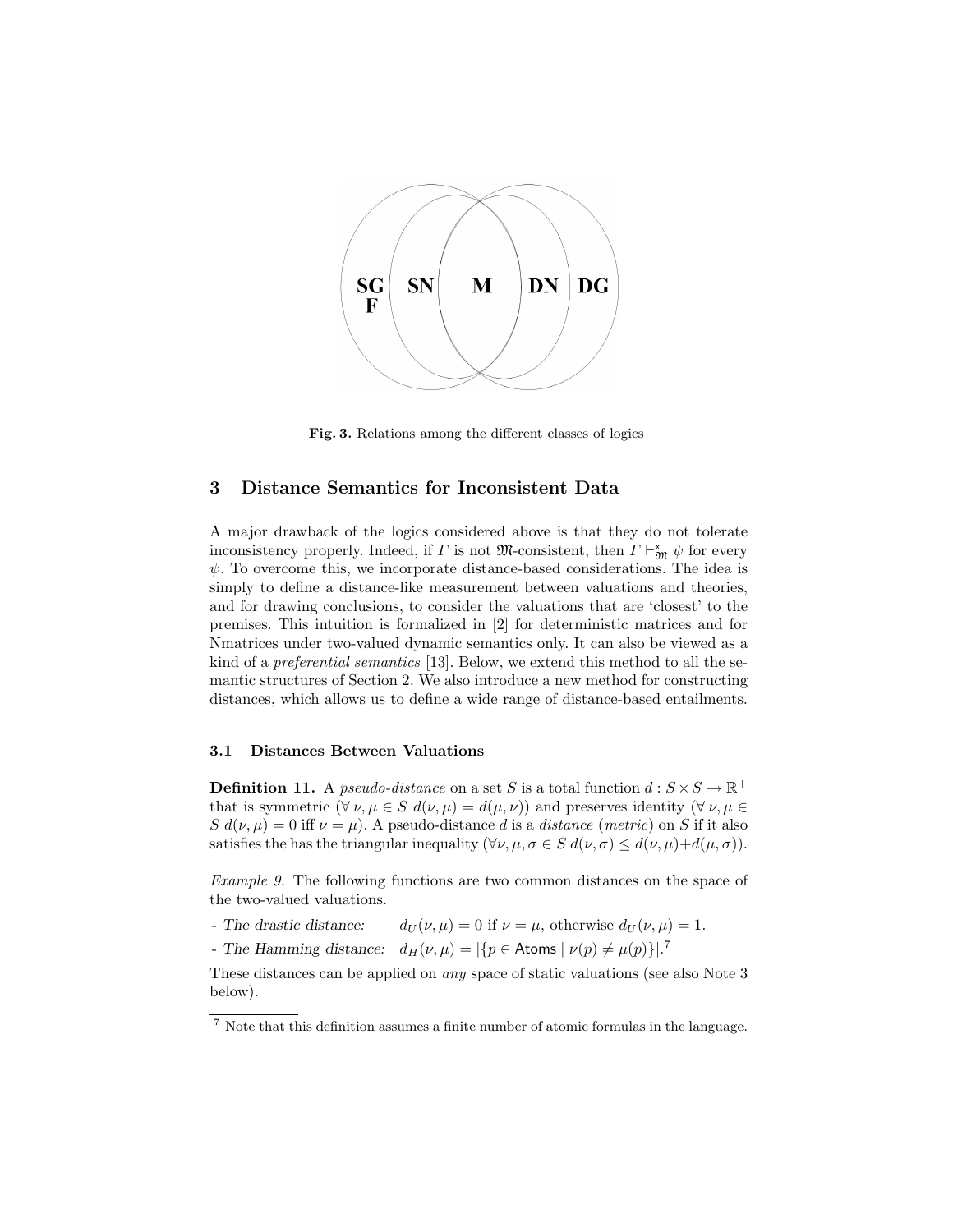In the context of non-deterministic semantics, one needs to be more cautious in defining distances, as two dynamic valuations can agree on all the atoms of a complex formula, but still assign two different values to that formula. Therefore, complex formulas should also be taken into account in the distance definitions, but there are infinitely many of them to consider. To handle this, we restrict the distance computations to some *context*, i.e., to a certain set of relevant formulas.<sup>8</sup>

**Definition 12.** A *context* C is a finite set of formulas closed under subformulas. The restriction to  $C$  of  $\nu \in A_{\mathfrak{M}}^{\mathbf{x}}$  is a valuation  $\nu^{\downarrow}C$  on  $C$ , such that  $\nu^{\downarrow}C(\psi) = \nu(\psi)$ for every  $\psi$  in C. The restriction to C of  $\Lambda_{\mathfrak{M}}^{\mathbf{x}}$  is the set  $\Lambda_{\mathfrak{M}}^{\mathbf{x},\downarrow\mathsf{C}} = {\{\nu^{\downarrow\mathsf{C}} \mid \nu \in \Lambda_{\mathfrak{M}}^{\mathbf{x}}\}}$ .

Distances between valuations are now defined as follows:

**Definition 13.** Let  $\mathfrak{M}$  be a semantic structure,  $\mathbf{x} \in \{\mathbf{d}, \mathbf{s}\}$ , and d a function on  $\bigcup_{\{\mathsf{C}=\mathsf{SF}(\varGamma)|\varGamma\subseteq\mathcal{W}_\mathcal{L}\}}\varLambda^{\mathtt{x}\downarrow\mathsf{C}}_\mathfrak{M}\times\varLambda^{\mathtt{x}\downarrow\mathsf{C}}_\mathfrak{M}.$ 

• The restriction of d to C is a function  $d^{\downarrow \mathsf{C}}$  s.t.  $\forall \nu, \mu \in A^{\mathsf{x} \downarrow \mathsf{C}}_{\mathfrak{M}}, d^{\downarrow \mathsf{C}}(\nu, \mu) = d(\nu, \mu)$ . • d is a generic (pseudo) distance on  $\Lambda_{\mathfrak{M}}^{\mathbf{x}}$  if for every context C,  $d^{\downarrow \mathsf{C}}$  is a (pseudo) distance on  $\Lambda_{\mathfrak{M}}^{\mathfrak{x}\downarrow\mathsf{C}}$ .

## General Constructions of Generic Distances

We now introduce a general method of constructing generic distances. These constructions include the functions of Example 9 as particular cases of generic distances, restricted to the context  $C =$  Atoms (see Note 3 and Proposition 6).

Definition 14. A numeric aggregation function is a complete mapping f from multisets of real numbers to real numbers, such that: (a)  $f$  is non-decreasing in the values of the elements of its argument, (b)  $f({x_1, \ldots, x_n}) = 0$  iff  $x_1 = x_2 =$  $\ldots x_n = 0$ , and (c)  $f({x}) = x$  for every  $x \in \mathbb{R}$ .

As we aggregate non-negative (distance) values, functions that meet the conditions in Definition 14 are, e.g., summation, average, and the maximum.

**Definition 15.** Let  $\mathfrak{M}$  be a (two-valued) structure, C a context, and  $x \in \{d, s\}$ . For every  $\psi \in \mathsf{C}$ , define the function  $\forall \psi \colon \Lambda_{\mathfrak{M}}^{\mathfrak{x} \downarrow \mathsf{C}} \times \Lambda_{\mathfrak{M}}^{\mathfrak{x} \downarrow \mathsf{C}} \to \{0,1\}$  as follows:

- for  $v_1, v_2 \in \{t, f\}$ , let  $\nabla(v_1, v_2) = 0$  if  $v_1 = v_2$ , otherwise  $\nabla(v_1, v_2) = 1$ .
- for an atomic formula p, let  $\bowtie^p(\nu,\mu) = \nabla(\nu(p), \mu(p))$
- for a formula  $\psi = \diamond(\psi_1, \ldots, \psi_n)$ , define

$$
\bowtie^{\psi}(\nu,\mu) = \begin{cases} 1 & \text{if } \nu(\psi) \neq \mu(\psi) \text{ but } \forall i \ \nu(\psi_i) = \mu(\psi_i), \\ 0 & \text{otherwise.} \end{cases}
$$

For an aggregation g, define the following functions from  $\Lambda_{\mathfrak{M}}^{x\downarrow\mathsf{C}} \times \Lambda_{\mathfrak{M}}^{x\downarrow\mathsf{C}}$  to  $\mathbb{R}^+$ :

• 
$$
d_{\nabla,g}^{\mathcal{L}}(\nu,\mu) = g(\{\nabla(\nu(\psi), \mu(\psi)) \mid \psi \in \mathsf{C}\}),
$$
  
\n•  $d_{\mathsf{PGL}}^{\mathcal{L}}(\nu,\mu) = g(\{\mathsf{PGL}}^{\psi}(\nu,\mu) \mid \psi \in \mathsf{C}\}).$ 

 $8$  Thus, unlike  $[1, 8]$  and other frameworks that use distances as those of Example 9, we will not need the rather restricting assumption that the number of atoms in the language is finite.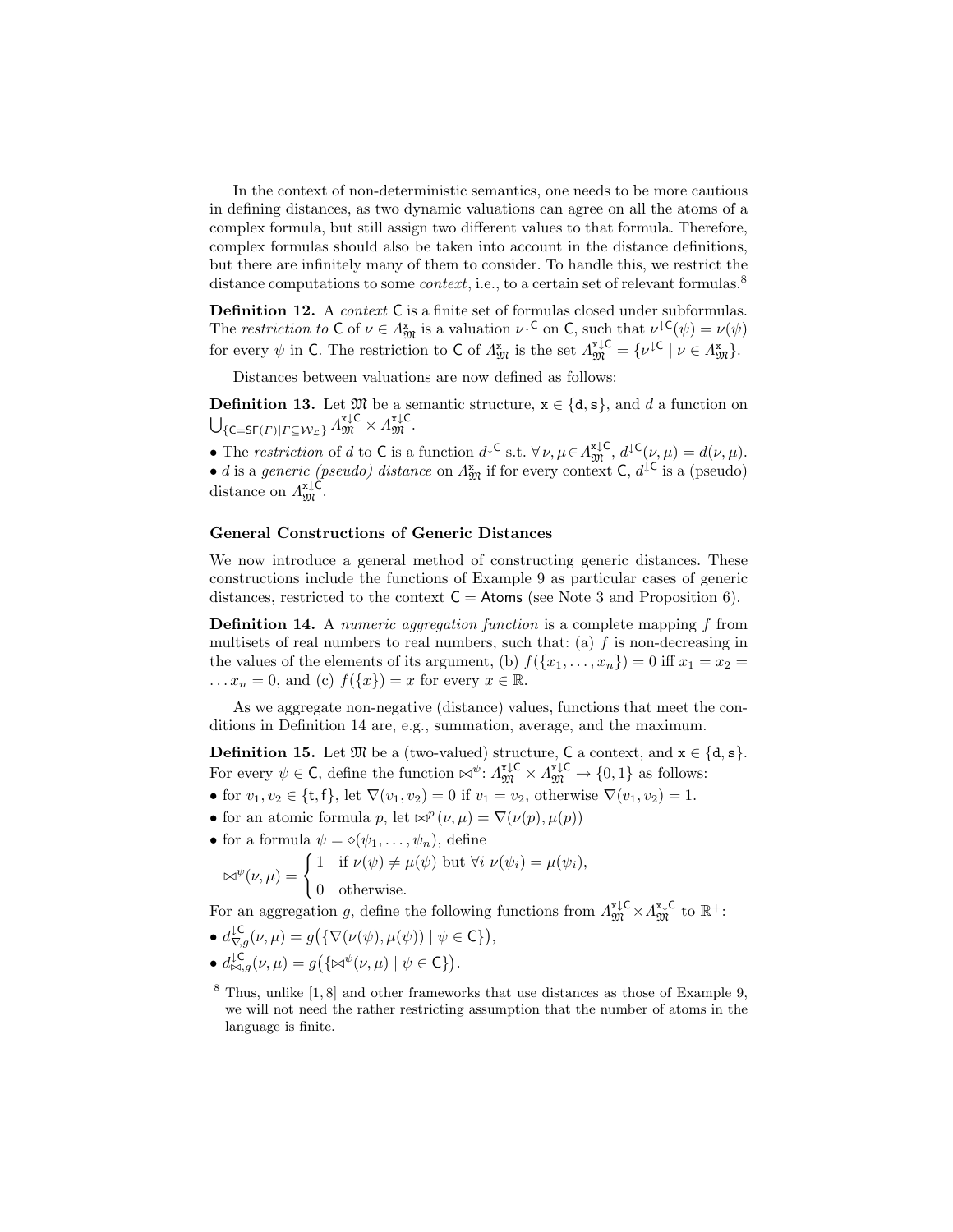**Proposition 5.** Both of  $d_{\nabla,g}^{\downarrow\mathsf{C}}$  and  $d_{\bowtie,g}^{\downarrow\mathsf{C}}$  are pseudo-distances on  $\Lambda_{\mathfrak{M}}^{\mathbf{x}\downarrow\mathsf{C}}$ .

The difference between  $d_{\nabla,g}^{\downarrow \mathsf{C}}$  and  $d_{\bowtie,g}^{\downarrow \mathsf{C}}$  is that while  $d_{\nabla,g}$  compares truth assignments,  $d_{\bowtie,q}$  compares (non-deterministic) choices (see also Example 10).

Note 3. The pseudo distances defined above generalize those of Example 9:

• Both  $d_{\nabla,\text{max}}$  and  $d_{\bowtie,\text{max}}$  are natural generalizations of  $d_U$ . Moreover, for any  $\nu, \mu \in \Lambda_{\mathfrak{M}}^{\mathbf{s}}$  and finite set Atoms,  $d_U(\nu, \mu) = d_{\nabla,\max}^{\text{lAtoms}}(\nu, \mu) = d_{\bowtie,\max}^{\text{lAtoms}}(\nu, \mu)$ .

• Both  $d_{\nabla,\Sigma}$  and  $d_{\bowtie,\Sigma}$  are natural generalizations of  $d_H$ . Moreover, for any  $\nu, \mu \in \Lambda_{\mathfrak{M}}^{\mathbf{s}}$  and finite set Atoms,  $d_H(\nu, \mu) = d_{\nabla, \Sigma}^{\text{lAtoms}}(\nu, \mu) = d_{\bowtie, \Sigma}^{\text{lAtoms}}(\nu, \mu)$ .

**Proposition 6.** If  $g(\{x_1, \ldots, x_n, 0\}) = g(\{x_1, \ldots, x_n\})$  for all  $x_1, \ldots, x_n \in \{0, 1\}$ , then  $d_{\bowtie,g}^{\downarrow \mathsf{C}}(\nu,\mu) = d_{\bowtie,g}^{\downarrow \mathsf{Atoms}(\mathsf{C})}(\nu,\mu).$ 

By Proposition 5, generic pseudo distances may be constructed as follows:

Proposition 7. For an aggregation function q, define the following functions:

$$
d_{\nabla,g}(\nu,\mu) = g\big(\{\nabla(\nu(\psi),\mu(\psi)) \mid \psi \in \mathsf{C}\}\big),\tag{3}
$$

$$
d_{\bowtie,g}(\nu,\mu) = g\big(\{\bowtie^{\psi}(\nu,\mu) \mid \psi \in \mathsf{C}\}\big).
$$
\n(4)

Then  $d_{\nabla,g}$  and  $d_{\bowtie,g}$  are generic pseudo distances on  $\Lambda_{\mathfrak{M}}^{\mathbf{x}}$ .

#### 3.2 Distance-based Entailments

We now use the distances between valuations for defining entailments relations.

**Definition 16.** A (semantical) setting for  $\mathcal{L}$  is a tuple  $\mathcal{S} = \langle \mathfrak{M},(d,\mathbf{x}), f \rangle$ , where  $\mathfrak{M}$  is a structure, d is a generic pseudo distance on  $\Lambda_{\mathfrak{M}}^{\mathbf{x}}$  for some  $\mathbf{x} \in \{\text{d}, \textbf{s}\}\,$ , and f is an aggregation function.

A setting identifies the underlying semantics, and can be used for measuring the correspondence between valuations and theories.

**Definition 17.** Given a setting  $S = \langle \mathfrak{M}, (d, x), f \rangle$  define

$$
- d^{1}\mathsf{C}(\nu, \psi_i) = \begin{cases} \min\{d^{1}\mathsf{C}(\nu^{1}\mathsf{C}, \mu^{1}\mathsf{C}) \mid \mu \in \mathit{mod}_{\mathfrak{M}}^{\mathbf{x}}(\psi_i)\} & \text{if } \mathit{mod}_{\mathfrak{M}}^{\mathbf{x}}(\psi_i) \neq \emptyset, \\ 1 + \max\{d^{1}\mathsf{C}(\mu_1^{1}\mathsf{C}, \mu_2^{1}\mathsf{C}) \mid \mu_1, \mu_2 \in A_{\mathfrak{M}}^{\mathbf{x}}\} & \text{otherwise.} \end{cases}
$$

$$
- \delta_{d,f}^{1}\mathsf{C}(\nu, \Gamma) = f(\{d^{1}\mathsf{C}(\nu, \psi_1), \dots, d^{1}\mathsf{C}(\nu, \psi_n)\}).
$$

The intuition here is to measure how 'close' a valuation is to satisfying a formula and a theory. To be faithful to this intuition, we are interested only in contexts where the distance between a formula and its model is zero, and is strictly positive otherwise.

**Proposition 8.** Let  $\mathfrak{M}$  be a semantic structure,  $\mathsf{C}$  a context, and  $\mathsf{x} \in \{\mathsf{d}, \mathsf{s}\}.$ 

- If Atoms $(\psi) \subseteq C$ , then  $d^{\downarrow C}(\nu, \psi) = 0$  iff  $\nu \in mod_{\mathfrak{M}}^{\mathbf{s}}(\psi)$ .
- If  $SF(\psi) \subseteq C$ , then  $d^{\downarrow C}(\nu, \psi) = 0$  iff  $\nu \in mod_{\mathfrak{M}}^{\mathbf{d}}(\psi)$ .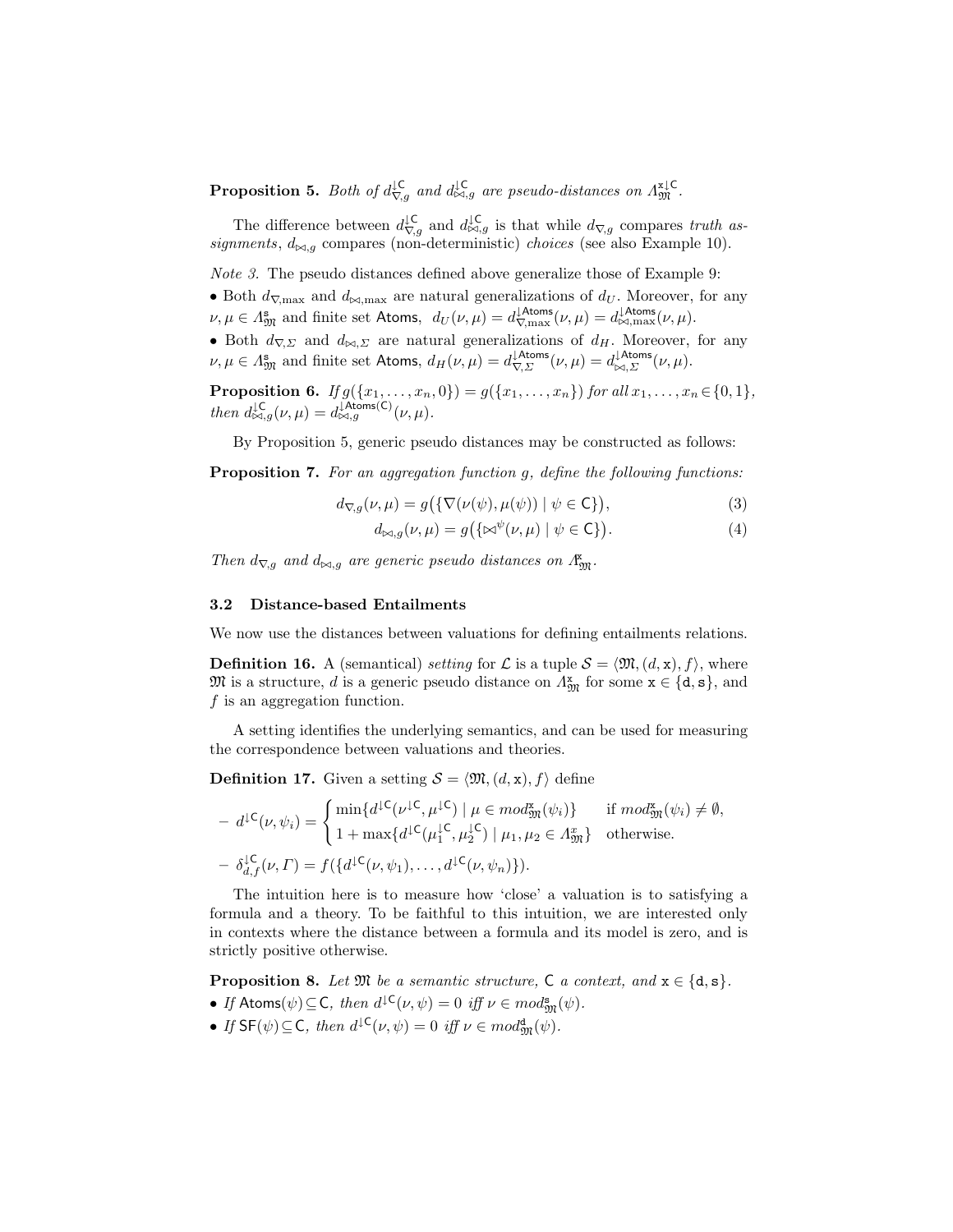It follows that the most appropriate contexts to use are the following:

**Definition 18.** Given a setting  $S = \langle \mathfrak{M}, (d, x), f \rangle$ , denote:

$$
\mathsf{C}_{\mathbf{x}}(\Gamma) = \begin{cases} \mathsf{Atoms}(\Gamma) & \text{if } \mathbf{x} = \mathbf{s}, \\ \mathsf{SF}(\Gamma) & \text{if } \mathbf{x} = \mathbf{d}. \end{cases}
$$

**Definition 19.** The most plausible valuations of  $\Gamma$  with respect to a semantic setting  $S = \langle \mathfrak{M}, (d, x), f \rangle$  are the elements of the following set:

$$
\Delta_{\mathcal{S}}(\Gamma) = \begin{cases} \{ \nu \in \Lambda_{\mathfrak{M}}^{\mathbf{x}} \mid \forall \mu \in \Lambda_{\mathfrak{M}}^{\mathbf{x}} \; \delta_{d,f}^{1\mathsf{C}_{\mathbf{x}}(\Gamma)}(\nu, \Gamma) \leq \delta_{d,f}^{1\mathsf{C}_{\mathbf{x}}(\Gamma)}(\mu, \Gamma) \} & \text{if } \Gamma \neq \emptyset, \\ \Lambda_{\mathfrak{M}}^{\mathbf{x}} & \text{otherwise.} \end{cases}
$$

Example 10. Let  $\mathcal N$  be an Nmatrix that interprets negation in the standard way, and  $\diamond$  according to  $\diamond_1$  in Example 2. Then  $\Gamma = \{p, q, \neg(p \diamond q)\}\$ is not Nsatisfiable, and  $mod^{\mathbf{d}}_{\mathcal{N}}(\Gamma) = \emptyset$ . Consider now the settings  $\mathcal{S}_1 = \langle \mathcal{N}, (d_{\nabla, \Sigma}, \mathbf{d}), \Sigma \rangle$ and  $S_2 = \langle \mathcal{N}, (d_{\bowtie, \Sigma}, d), \Sigma \rangle$ , where  $d_{\nabla, \Sigma}$  and  $d_{\bowtie, \Sigma}$  are, respectively, the generic distances defined in (3) and (4). Then:

|         | ŋ | $\overline{q}$ | $p \diamond q$ | .Cd<br>$(\nu_i, \underline{\mathbf{I}})$<br>$\mathcal{S}$ | $\sqrt[\mathfrak{c}]}$ $(\nu_i, j)$<br>$^{\prime}S_2$ |
|---------|---|----------------|----------------|-----------------------------------------------------------|-------------------------------------------------------|
| $\nu_1$ |   |                |                |                                                           |                                                       |
| $\nu_2$ |   |                |                |                                                           |                                                       |
| $\nu_3$ |   |                |                |                                                           |                                                       |
| $\nu_4$ |   |                |                |                                                           |                                                       |
| $\nu_5$ |   |                |                |                                                           |                                                       |
| $\nu_6$ |   |                |                |                                                           |                                                       |

and so  $\Delta_{\mathcal{S}_1}(\Gamma) = \{\nu_3, \nu_5\}$  and  $\Delta_{\mathcal{S}_2}(\Gamma) = \{\nu_1, \nu_3, \nu_5\}.$ 

**Proposition 9.** For every  $S = \langle \mathfrak{M}, (d, x), f \rangle$  and  $\Gamma$ ,  $\Delta_S(\Gamma)$  is nonempty. If  $\Gamma$ is  $\mathfrak{M}$ -satisfiable,  $\Delta_{\mathcal{S}}(\Gamma) = mod_{\mathfrak{M}}^{\mathbf{x}}(\Gamma)$ .

Next, we formalize the idea that, according distance-based entailments, conclusions should follow from all of the most plausible valuations of the premises.

**Definition 20.** For  $S = \langle \mathfrak{M}, (d, x), f \rangle$ , denote:  $\Gamma \models_{\mathcal{S}} \psi$  if  $\Delta_{\mathcal{S}}(\Gamma) \subseteq \mathfrak{mod}_{\mathfrak{M}}^{\mathbf{x}}(\psi)$ or  $\Gamma = {\psi}.$ 

Example 11. In Example 10, under the standard interpretation of disjunction,  $\Gamma \hspace{0.2em}\sim_{\mathcal{S}_1} \neg p \vee \neg q$  while  $\Gamma \not\sim_{\mathcal{S}_2} \neg p \vee \neg q$ .

Example 12. Consider the F-consistent theory  $\Gamma$  of Example 5 that represents the circuit of Figure 1. Learning that lines  $\mathsf{in}_1$  and out<sub>1</sub> always have opposite values, the revised theory,  $\Gamma' = \Gamma \cup \{out_1 \leftrightarrow \neg in_1\}$ , is not *F*-satisfiable anymore, so  $\vdash_{\mathcal{F}}$  is useless for making plausible conclusions from  $\Gamma'$ . However, using the setting  $S = \langle \mathcal{F},(d_{\nabla\Sigma},\mathbf{s}),\Sigma\rangle$ , or  $\mathcal{S} = \langle \mathcal{F},(d_{\bowtie\Sigma},\mathbf{s}),\Sigma\rangle$ , it can be verified that:

• The assertion out<sub>1</sub>  $\leftrightarrow$  (in<sub>1</sub>  $\land$  in<sub>2</sub>)  $\lor$  in<sub>1</sub> is falsified by some most plausible valuations of  $\Gamma'$ , and so, while  $\Gamma \vdash_{\mathcal{F}} \text{out}_1 \leftrightarrow \text{in}_1$ , we have  $\Gamma' \not\sim_{\mathcal{S}} \text{out}_1 \leftrightarrow \text{in}_1$ .

• The assertion out<sub>2</sub>  $\leftrightarrow$  (in<sub>1</sub>  $\land$  in<sub>2</sub>)  $\Diamond$  in<sub>3</sub> is validated by all the most plausible valuations of  $\Gamma'$ , and so, despite the *F*-inconsistency of  $\Gamma'$ , the information about the relation between  $out_2$  and  $in_1$ ,  $in_2$  may be retained.